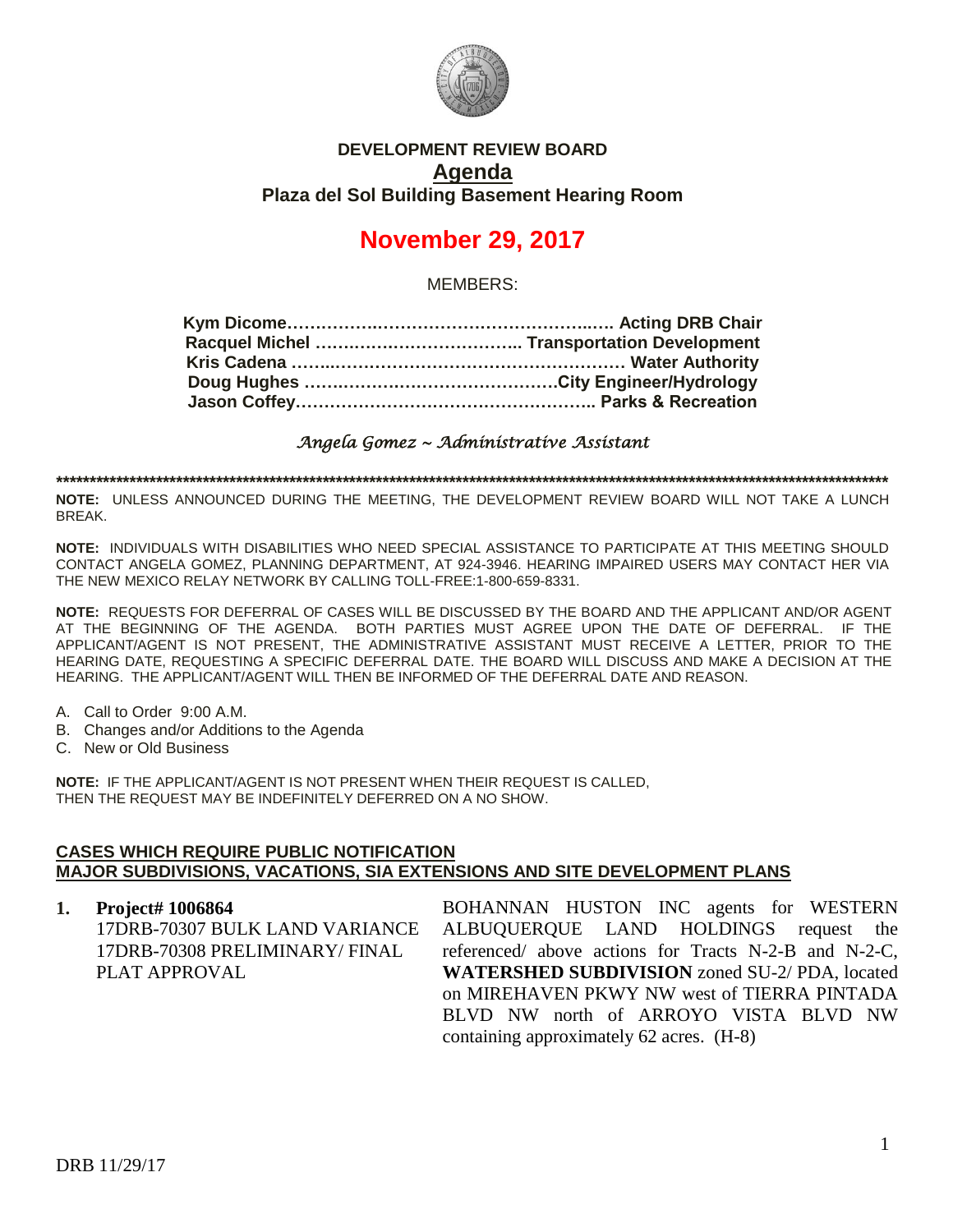**2. Project# 1008435**

17DRB-70194 PRELIM/ FINAL PLAT 17DRB-70195 BULK LAND VARIANCE ISAACSON AND ARFMAN PA and SURV-TEK INC agents for MECHENBIER CONSTRUCTION INC/ AMERICUS LLC request the referenced/ above actions for Old PANORAMA BOULEVARD with Tracts N-2, N-3-A, **TANOAN PROPERTIES** and Tract 18, **HIGH DESERT** zoned R-D, located on the west side of TRAMWAY BLVD NE between ACADEMY RD NE and SAN ANTONIO DR NE containing approximately 24 acres. (E-22) *[Deferred from 8/16/17, 10/11/17, 10/25/17, 11/8/17]*

## **MINOR PLATS, FINAL (MAJOR) PLATS, AMENDED PLATS AND PLANS**

- **3. Project# 1000032** 17DRB-70317 AMENDMENT TO PRELIMINARY PLAT
- **4. Project# 1002445** 17DRB-70316 MINOR - PRELIMINARY/ FINAL PLAT APPROVAL
- **5. Project# 1006201** 17DRB-70318 MINOR - PRELIMINARY/ FINAL PLAT APPROVAL
- **6. Project# 1011195** 17DRB-70319 MINOR - PRELIMINARY/ FINAL PLAT APPROVAL
- **7. Project# 1011428** 17DRB-70320 MINOR - PRELIMINARY/ FINAL PLAT APPROVAL

RED SHAMROCK 4, LLC agent(s) for RED SHAMROCK 4, LLC request(s) the above action(s) for all or a portion of Lot(s) 1-9, **COORS PAVILION** zoned SU-3, located on COORS BLVD NW BETWEEN ST JOSEPHS NW AND WESTERN TRAIL NW containing approximately 21  $\text{acre}(s)$ .  $(G-11)$ 

TIERRA WEST LLC agent(s) for FOOT HILLS PARTNERS LTD C/O ALLIANCE TAV ADVISORS request(s) the above action(s) for all or a portion of Block(s) 88, **SNOW HEIGHTS SUBDIVISION** zoned C-2, located on MENAUL AND JUAN TABO containing approximately  $8.6019$  acre(s). (H-21)

BOHANNAN HUSTON INC agent(s) for SC3 DEVELOPMENT request(s) the above action(s) for all or a portion of Lot(s) D, **BULK LAND PLAT FOR MESA DEL SOL INNOVATION PARK II** zoned PC, located on NW CORNER OF HAWKING DR AND CRICK AVE containing approximately 80 acre(s).  $(Q-16)$ 

ARCH & PLAN LAND USE CONSULTANTS agent(s) for 7209 CENTRAL NE LLC request(s) the above action(s) for all or a portion of Lot(s) 1-13, Block(s) 2, **LA MESA SUBDIVISION** zoned C-2, located on CENTRAL AVE NE BETWEEN ALCAZAR ST AND CHAMA ST containing approximately 1.27 acre(s).  $(K-19)$ 

ARCH + PLAN LAND USE CONSULTANTS agent(s) for GWENDOLYN MCKELLER request(s) the above action(s) for all or a portion of Lot(s)  $D \& E$ , Block(s) E, **KIRTLAND ADDN Unit(s) 2,** zoned R-1, located on 1736 SPENCE AVE SE containing approximately .3782 acre(s). (M-15)